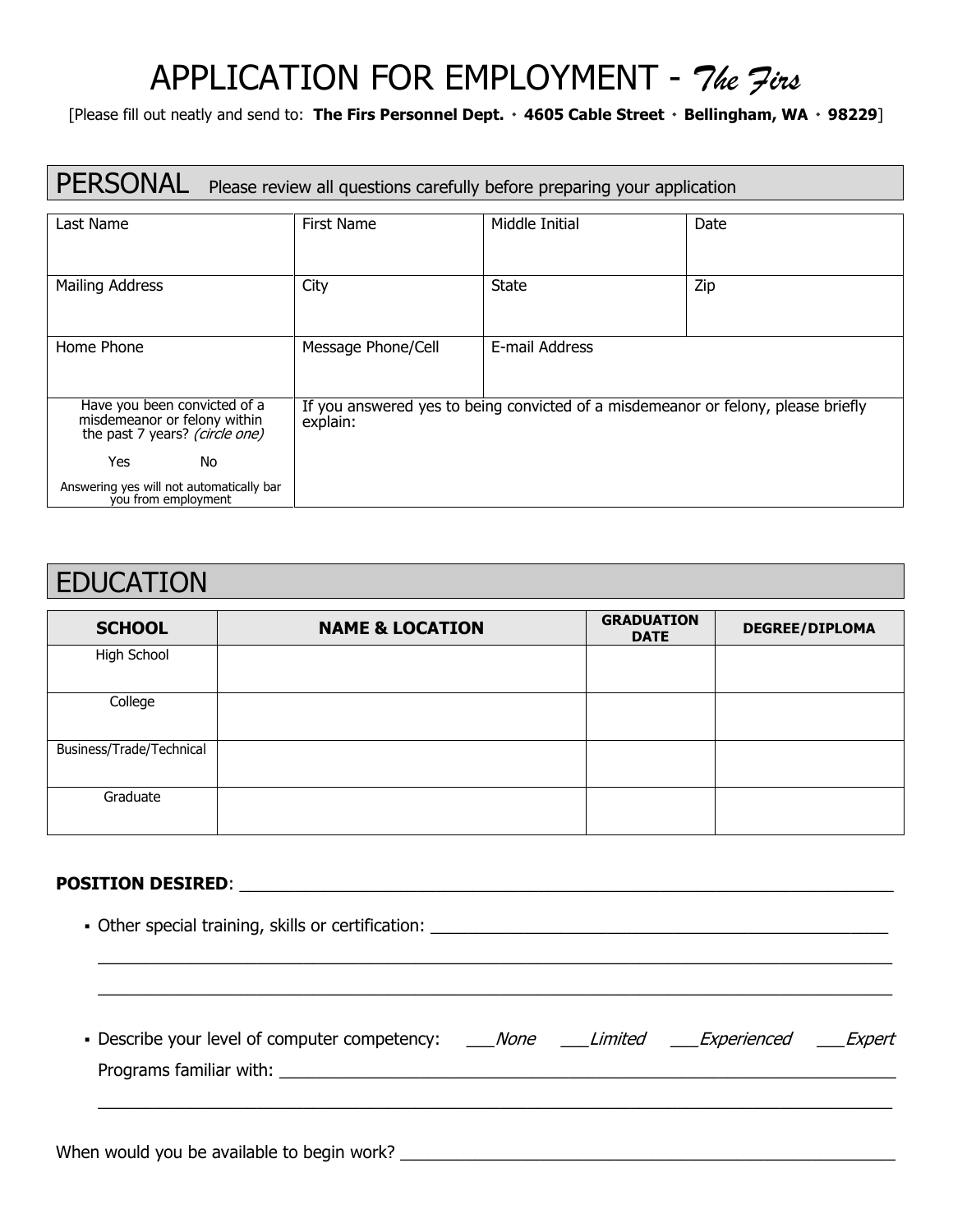# EMPLOYMENT

| (Most Recent Job)                                                                                                                                                                                                              |  |                                                                                |
|--------------------------------------------------------------------------------------------------------------------------------------------------------------------------------------------------------------------------------|--|--------------------------------------------------------------------------------|
|                                                                                                                                                                                                                                |  |                                                                                |
|                                                                                                                                                                                                                                |  |                                                                                |
|                                                                                                                                                                                                                                |  |                                                                                |
| Reason for Leaving and the contract of the contract of the contract of the contract of the contract of the contract of the contract of the contract of the contract of the contract of the contract of the contract of the con |  |                                                                                |
|                                                                                                                                                                                                                                |  |                                                                                |
|                                                                                                                                                                                                                                |  |                                                                                |
|                                                                                                                                                                                                                                |  |                                                                                |
|                                                                                                                                                                                                                                |  |                                                                                |
|                                                                                                                                                                                                                                |  |                                                                                |
|                                                                                                                                                                                                                                |  |                                                                                |
|                                                                                                                                                                                                                                |  |                                                                                |
|                                                                                                                                                                                                                                |  |                                                                                |
|                                                                                                                                                                                                                                |  |                                                                                |
|                                                                                                                                                                                                                                |  |                                                                                |
|                                                                                                                                                                                                                                |  |                                                                                |
|                                                                                                                                                                                                                                |  |                                                                                |
|                                                                                                                                                                                                                                |  |                                                                                |
| We may contact the employers listed above, unless you indicate otherwise:                                                                                                                                                      |  |                                                                                |
|                                                                                                                                                                                                                                |  |                                                                                |
| DO NOT CONTACT:                                                                                                                                                                                                                |  |                                                                                |
|                                                                                                                                                                                                                                |  |                                                                                |
|                                                                                                                                                                                                                                |  |                                                                                |
|                                                                                                                                                                                                                                |  | <b>PERSONAL REFERENCE</b> [Someone who knows you well - other than a relative] |
|                                                                                                                                                                                                                                |  |                                                                                |
|                                                                                                                                                                                                                                |  |                                                                                |
| Describe any other experiences you have had that are relevant to this position:                                                                                                                                                |  |                                                                                |
|                                                                                                                                                                                                                                |  |                                                                                |
|                                                                                                                                                                                                                                |  |                                                                                |
|                                                                                                                                                                                                                                |  |                                                                                |
|                                                                                                                                                                                                                                |  |                                                                                |
|                                                                                                                                                                                                                                |  |                                                                                |
|                                                                                                                                                                                                                                |  |                                                                                |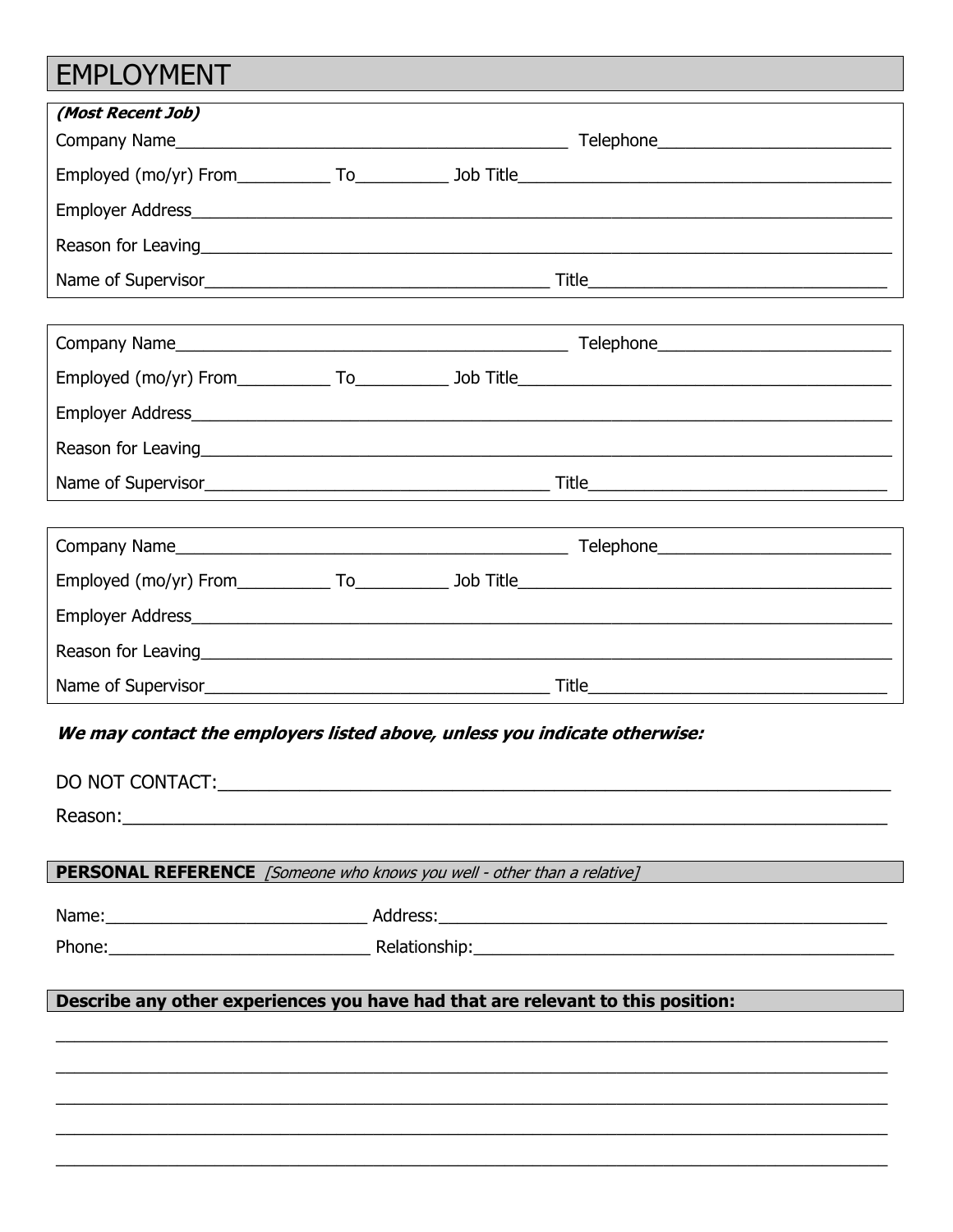# GENERAL INFORMATION

Why are you applying for this position at The Firs?

What has been your past experience or knowledge of The Firs (if any)?

What church are you currently involved with and in what capacity?

What other ministry organization(s) are you involved with currently?

Can you sign (in agreement) the attached doctrinal statement and mission statement (last page)?

[FT employee applicants only] Circle one:  $YES NO$  If NO, explain:

# SPIRITUAL EXPERIENCE

Comment briefly on your personal spiritual history and current objectives. Describe your views on Jesus Christ, salvation, and the Bible. You may use a separate paper for this section.

\_\_\_\_\_\_\_\_\_\_\_\_\_\_\_\_\_\_\_\_\_\_\_\_\_\_\_\_\_\_\_\_\_\_\_\_\_\_\_\_\_\_\_\_\_\_\_\_\_\_\_\_\_\_\_\_\_\_\_\_\_\_\_\_\_\_\_\_\_\_\_\_\_\_\_\_\_\_\_\_\_\_\_\_\_\_\_\_\_

### **SIGNATURE**

The information provided in this *Application for Employment* is true, correct and complete. If you employ me, any misstatement or omission of fact on this application may result in my dismissal.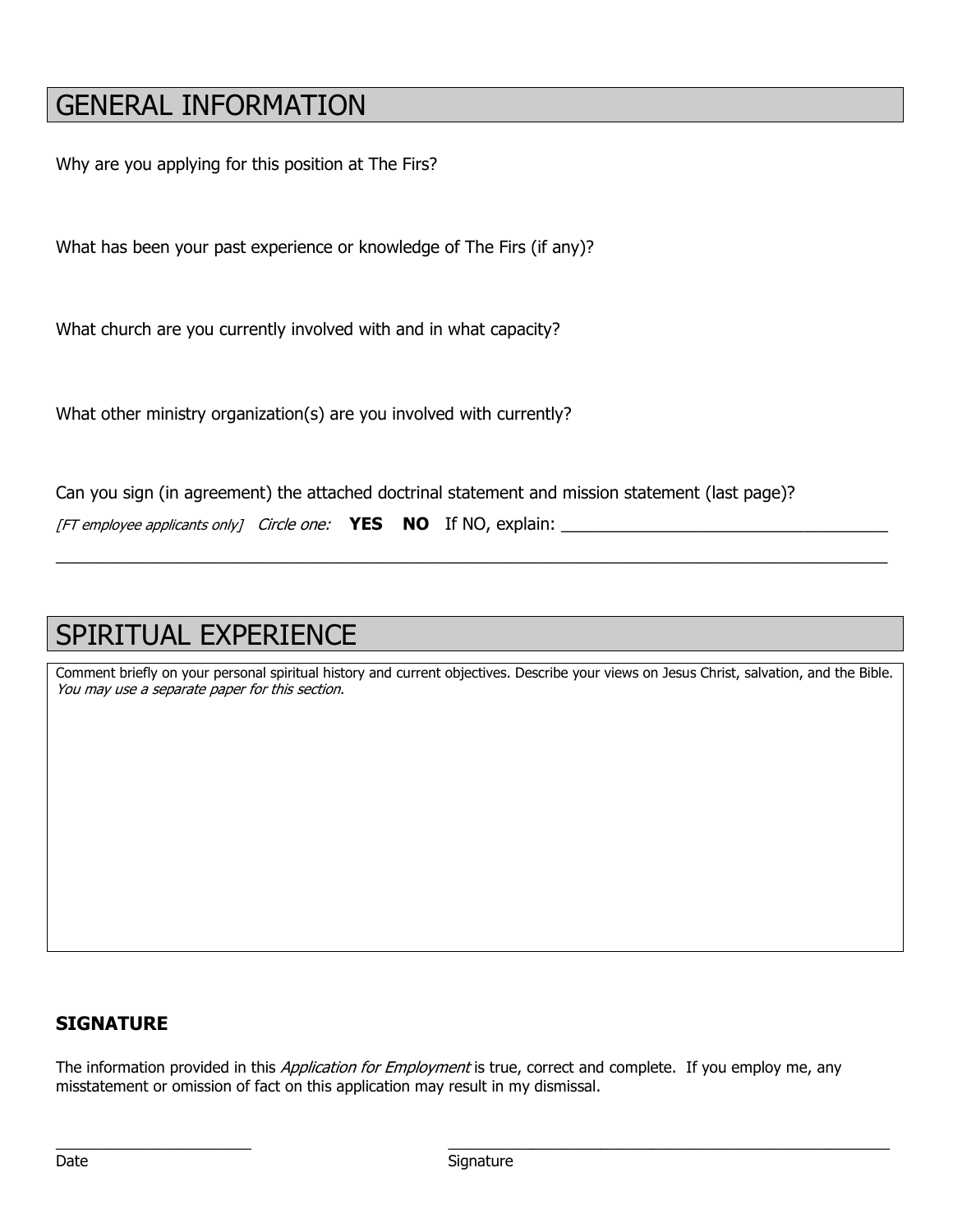### FOR OFFICE USE ONLY

| <b>REFERENCE CHECKS</b> |                  |                |  |
|-------------------------|------------------|----------------|--|
|                         | Person Contacted | <b>Results</b> |  |
| Employer/Personal       |                  |                |  |
|                         |                  |                |  |
| ┑                       |                  |                |  |
| n                       |                  |                |  |
|                         |                  |                |  |

Notes:



The Firs • 4605 Cable Street • Bellingham, WA • 98229<br>Toll Free: 800-765-3477 • Phone: 360-733-6840 • Fax: 360-733-6926 www.thefirs.org